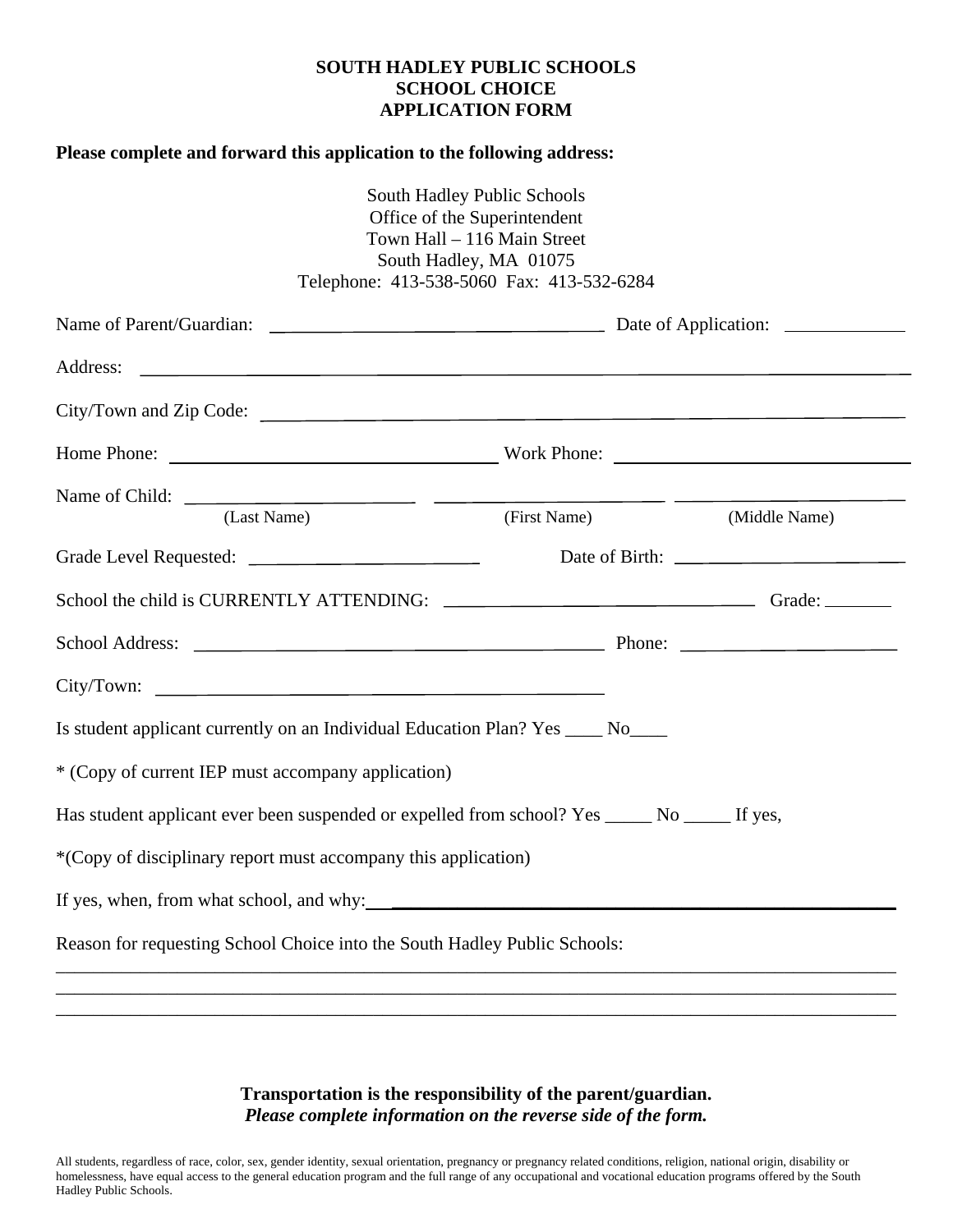Massachusetts General Law, Chapter 76, Section 12B (j) permits public schools to establish terms for accepting non-resident choice students.

Massachusetts General Law, Chapter 71, Section 37L; Chapter 71, Section 37H(e); permits public schools to review the student's complete school record.

No school committee shall discriminate in the admission of any child on the basis of race, color, religious creed, national origin, age, sex, gender identity, sexual orientation, pregnancy or pregnancy related conditions, ancestry, athletic performances, physical handicap, special need or academic performance or proficiency in the English language. The South Hadley Public Schools Title IX Compliance Officer is Kathleen Boyden, South Hadley School Department, 116 Main Street, South Hadley, MA 01075, (413) 538-5072.

I give my consent for the schools that my child attended prior to this request to release information relative to his/her academic, special education, and health records, discipline, and school citizenship to an administrator of the South Hadley Public Schools.

| Signature of Parent/Guardian                                                                                 |      | Date                                                               |        |  |
|--------------------------------------------------------------------------------------------------------------|------|--------------------------------------------------------------------|--------|--|
|                                                                                                              |      | For official school use only. Please do not write below this line. |        |  |
| Receiving Principal's Signature                                                                              |      | Date                                                               |        |  |
| Comments:<br>the contract of the contract of the contract of the contract of the contract of the contract of |      |                                                                    |        |  |
| Superintendent's Signature                                                                                   | Date |                                                                    | Denied |  |

Revised: 4/27/18